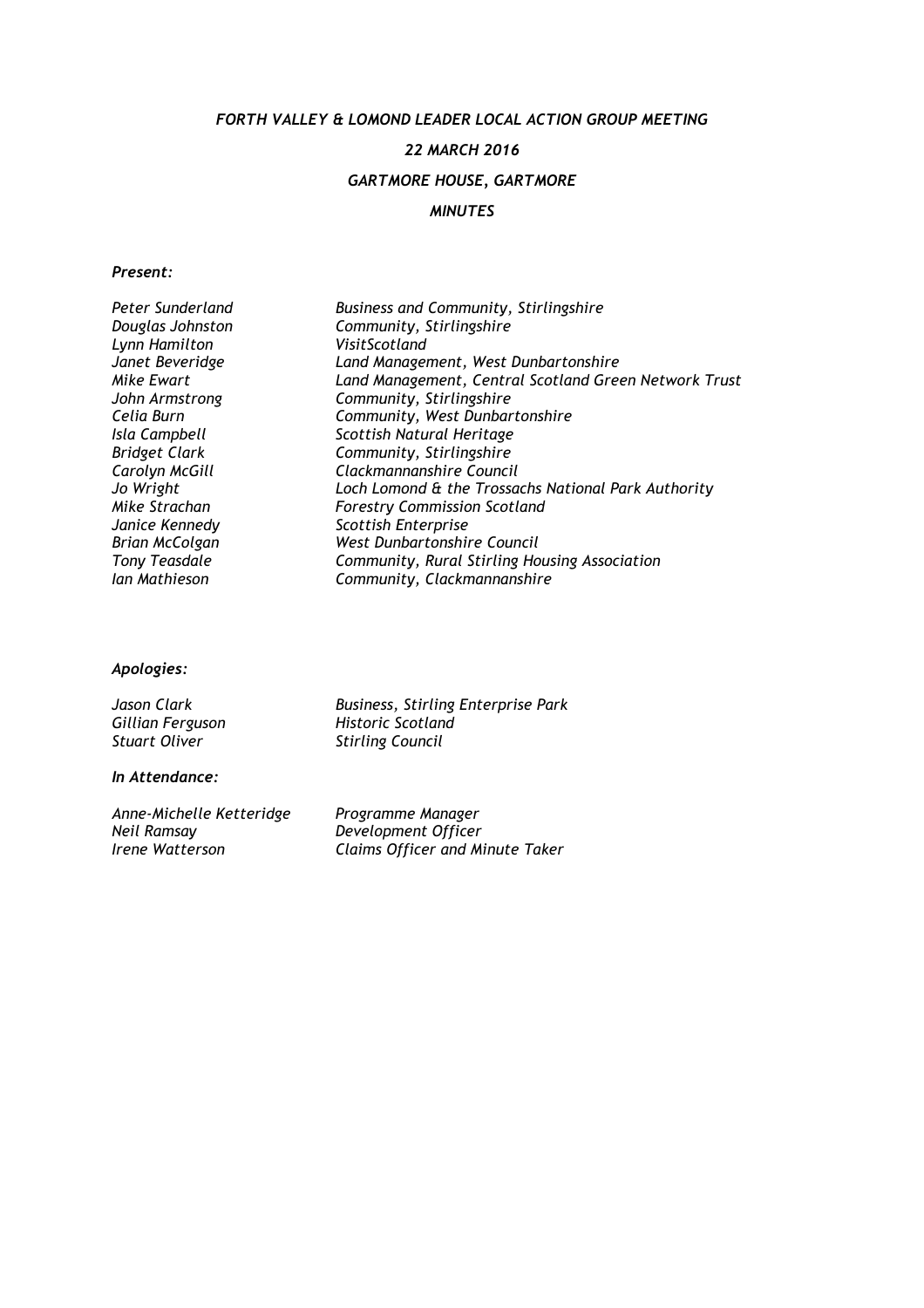|                                                                                                                                                                                                                                                                                                                                                                   | <b>ACTIONS</b>                           |
|-------------------------------------------------------------------------------------------------------------------------------------------------------------------------------------------------------------------------------------------------------------------------------------------------------------------------------------------------------------------|------------------------------------------|
| <b>Welcome, Sederunt and Minutes of Last Meeting</b>                                                                                                                                                                                                                                                                                                              |                                          |
| PS welcomed everyone to the meeting. Apologies were noted<br>from JC, GF and SO.                                                                                                                                                                                                                                                                                  |                                          |
| The accuracy of the last Minute was reviewed by Members for<br>accuracy. It was Proposed my MS and seconded my IC.                                                                                                                                                                                                                                                |                                          |
| PS took the meeting through the action points of the Minute.                                                                                                                                                                                                                                                                                                      |                                          |
| In Item 4 (Page 4) - AMK advised that EOIs would be addressed<br>later in the meeting.                                                                                                                                                                                                                                                                            |                                          |
| NR confirmed that 100 LEADER Projects Publication is now on<br>the FVL website.                                                                                                                                                                                                                                                                                   |                                          |
| Item 5 (Page 4) - AMK advised that the Launch would be<br>addressed later in the meeting.                                                                                                                                                                                                                                                                         |                                          |
| Page 7 Farm Diversification and Rural Enterprise - AMK advised<br>that some issues had been raised regarding State Aid and<br>confirmed that 70% intervention can only be approved if it's<br>offered under de minimis.                                                                                                                                           |                                          |
| Item 8 (page 8) - AMK advised that Strategic Asset Mapping<br>would be addressed later in the meeting.                                                                                                                                                                                                                                                            |                                          |
| LH arrived at the meeting                                                                                                                                                                                                                                                                                                                                         |                                          |
| <b>Project Scoring</b>                                                                                                                                                                                                                                                                                                                                            |                                          |
| AMK asked the Members if they thought that the Score Sheet<br>captured what they wanted covered and if the SG example<br>circulated previously had raised any extra criteria they<br>wanted included.                                                                                                                                                             |                                          |
| There was a brief discussion round the table and it was agreed<br>that the Score Sheet was adequate, although two of the<br>criteria could be expanded to reflect the SG example ones,<br>the Business Planning criteria could include legacy beyond<br>LEADER funding period and the community impact criteria<br>could be expanded to include an equality view. | <b>SCORING MATRIX</b><br><b>APPROVED</b> |
| Some LAG members questioned why scores were required prior<br>to the LAG meeting however after discussing this, it was<br>agreed that doing this forced members to read the application<br>form and this also gave an indication of Members thoughts<br>prior to a fuller discussion and vote at the meeting.                                                     |                                          |
| JA arrived at the meeting                                                                                                                                                                                                                                                                                                                                         |                                          |
| IC requested that project papers be sent out earlier than they<br>were for this LAG Meeting as there was not much time to<br>review the application documents. AMK agreed this would<br>happen for the next LAG Meeting.                                                                                                                                          |                                          |
|                                                                                                                                                                                                                                                                                                                                                                   |                                          |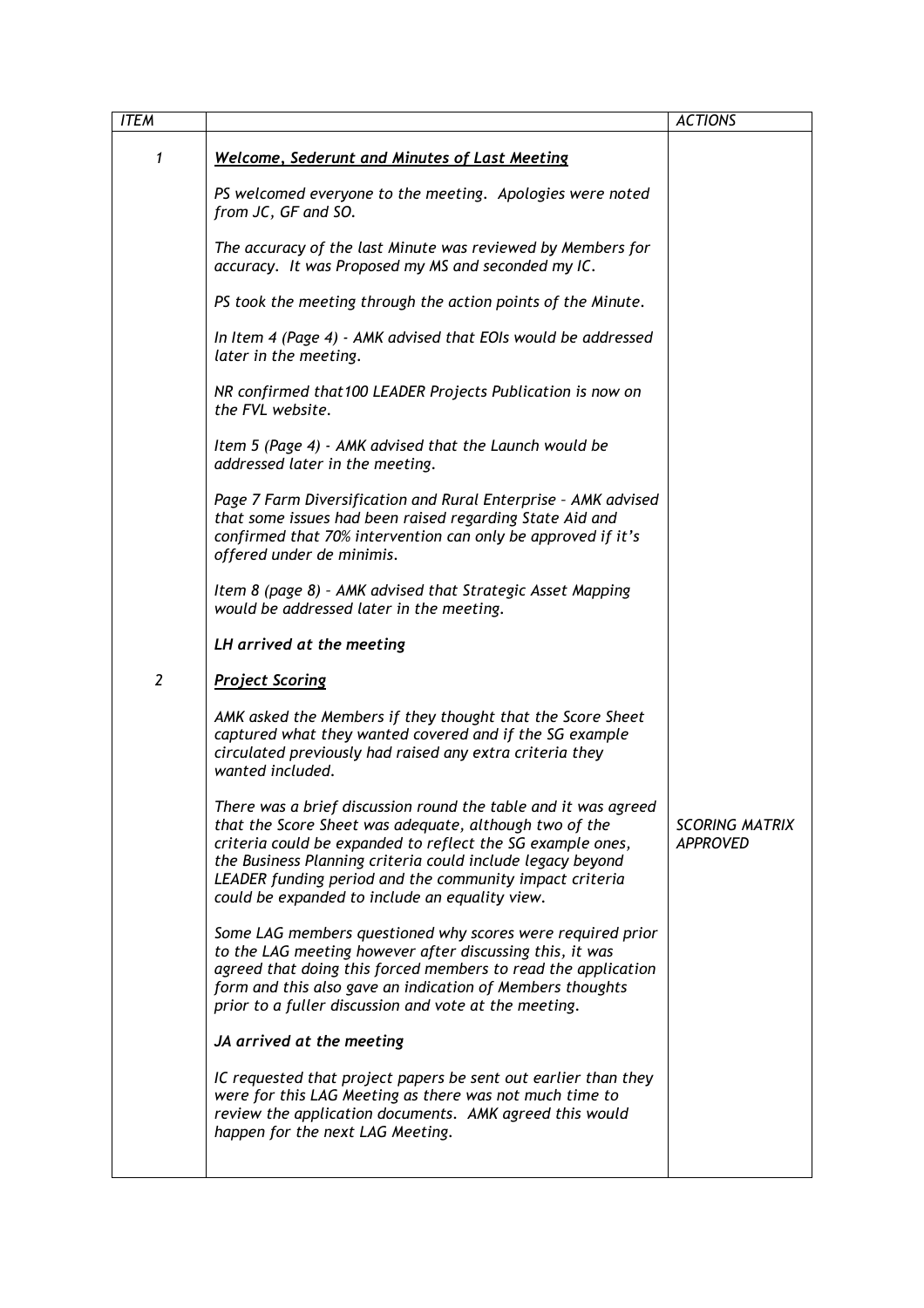|   | AMK asked the Members their thoughts on Fast Track projects,<br>where smaller projects could be assessed by the LAG by e-mail<br>without waiting on a LAG Meeting. Fast Track projects were<br>usually time-critical projects.                                                                                                                                                                                                                                                                                                                                                                                                                                                                           |  |
|---|----------------------------------------------------------------------------------------------------------------------------------------------------------------------------------------------------------------------------------------------------------------------------------------------------------------------------------------------------------------------------------------------------------------------------------------------------------------------------------------------------------------------------------------------------------------------------------------------------------------------------------------------------------------------------------------------------------|--|
|   | This would mean that all papers and score sheets would be<br>done out-with a LAG Meeting via email and LARCs when this is<br>up and running.                                                                                                                                                                                                                                                                                                                                                                                                                                                                                                                                                             |  |
|   | The LAG discussed this and approved the principal of Fast<br>Track projects being assessed without a LAG meeting. The<br>detail on this will be discussed later in the meeting.                                                                                                                                                                                                                                                                                                                                                                                                                                                                                                                          |  |
|   | LH asked about the appeals process. AMK replied that SG<br>were preparing the details on this and she had seen a draft of<br>this as part of the work she was doing on standard templates.<br>She would check the status of the guidance on appeals and<br>circulate accordingly.                                                                                                                                                                                                                                                                                                                                                                                                                        |  |
|   | JB asked if there was scope for the LEADER staff to give<br>recommendations on projects. AMK responded that at the end<br>of the Technical Assessment there is a section for Officers to<br>give their recommendations.                                                                                                                                                                                                                                                                                                                                                                                                                                                                                  |  |
|   | It was agreed to return to the discussion on scoring after the<br>discussion on the projects.                                                                                                                                                                                                                                                                                                                                                                                                                                                                                                                                                                                                            |  |
| 3 | <b>Project for Discussion - Gartmore Glamping Project</b>                                                                                                                                                                                                                                                                                                                                                                                                                                                                                                                                                                                                                                                |  |
|   | PS advised that he has no financial conflict of interest with<br>this project however thought that as this project was on<br>Gartmore House's doorstep that he would remove himself for<br>this part of the meeting. PS handed over chairing of the<br>meeting to DJ and left the room.                                                                                                                                                                                                                                                                                                                                                                                                                  |  |
|   | On screen, NR displayed a map of the area where this Project<br>is situated. NR explained that this project is in the very early<br>stages and an informed discussion by Members would assist<br>with the development of this project.                                                                                                                                                                                                                                                                                                                                                                                                                                                                   |  |
|   | NR displayed another slide showing what the accommodation<br>would look like. He explained that the original Application<br>was to install four pods however the Applicant has advised<br>that they are now thinking of fully insulating each pod which<br>would double the cost and would mean installing two pods to<br>begin with. Ultimately, they wish to install 20 pods in total if<br>planning allows this. NR advised the Applicant is at initial<br>stages of discussion with the Planning Authority who have said<br>they are supportive but need to do a site visit. They will<br>possibly need a Caravan Site Licence and MS said a Woodland<br>Management Plan would likely be needed too. |  |
|   | The Members discussed this project and agreed that according<br>to the photo of the 'pods', they were more like wooden<br>chalets and not what they expected 'glamping' to be, which<br>would be yurts, pods, tipis and such like. A more imaginative<br>approach to the design would be welcomed by the LAG.                                                                                                                                                                                                                                                                                                                                                                                            |  |
|   |                                                                                                                                                                                                                                                                                                                                                                                                                                                                                                                                                                                                                                                                                                          |  |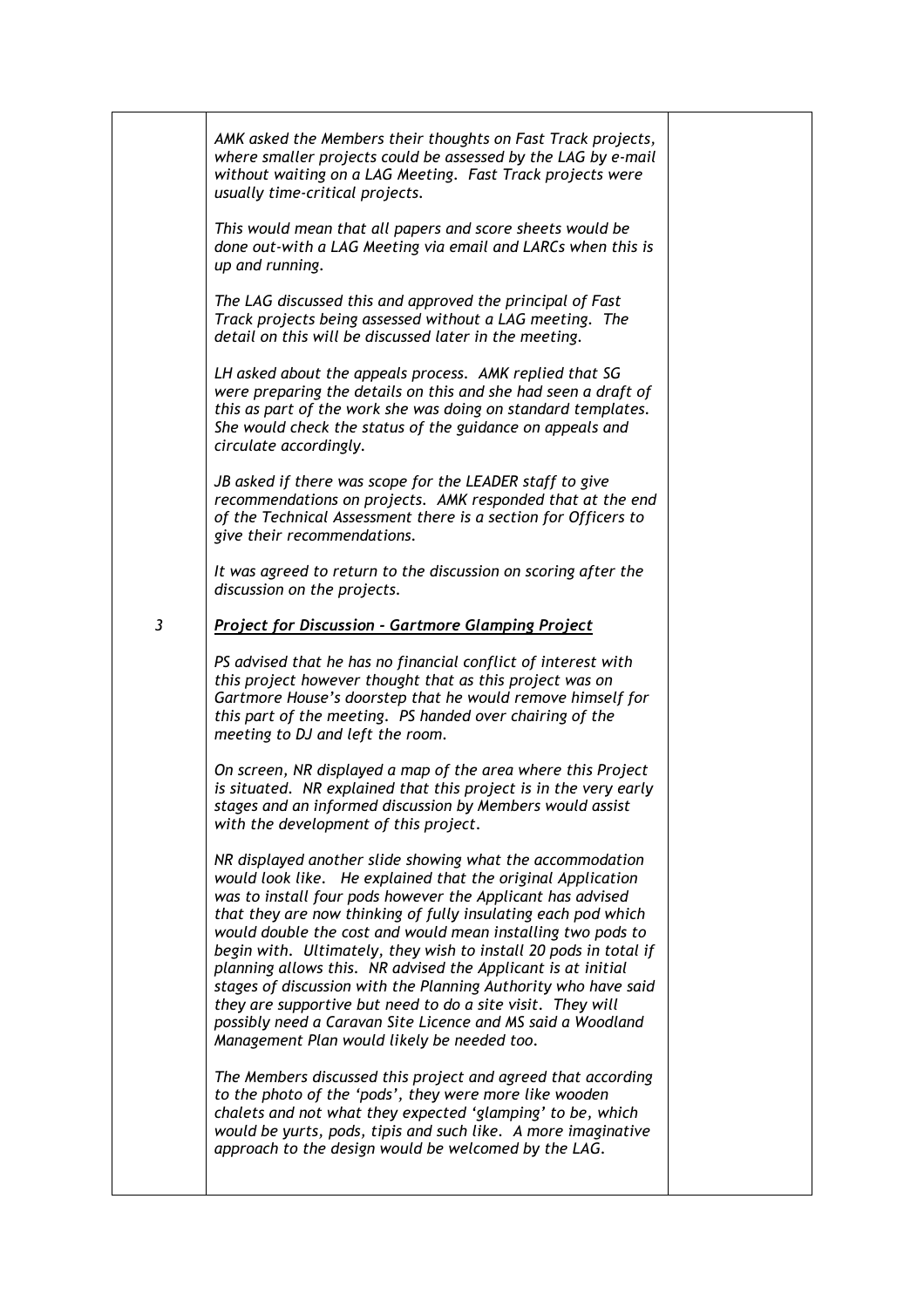| The Members agreed that this Application has the potential to<br>be a good project in this area as they liked the integration of<br>the business with the community and there is a need for<br>different types of accommodation, but highlighted a few<br>concerns they had at this early stage which should be relayed<br>back to the Applicant.                                                                                                                                                                                                                                                                                                           |                                 |
|-------------------------------------------------------------------------------------------------------------------------------------------------------------------------------------------------------------------------------------------------------------------------------------------------------------------------------------------------------------------------------------------------------------------------------------------------------------------------------------------------------------------------------------------------------------------------------------------------------------------------------------------------------------|---------------------------------|
| They advised that the Applicant should be encouraged to work<br>on the application providing a more detailed business plan and<br>focus made on visitor numbers and market analysis. The<br>Members would like to see the plan for the whole site for<br>when the 20 pods would be in situ (if that is what they<br>continue to choose to do). The Members were less keen on the<br>gym equipment element as they couldn't see the need or<br>benefit given the woodland setting and easy access to outdoor<br>activities and exercise.                                                                                                                     | ACTION: NR/<br><b>APPLICANT</b> |
| The Members agreed that in future Applications shouldn't be<br>brought forward to LAG Meetings until all statutory<br>approvals/permissions had been granted, or at least were very<br>far down the line.                                                                                                                                                                                                                                                                                                                                                                                                                                                   |                                 |
| PS returned to the room.                                                                                                                                                                                                                                                                                                                                                                                                                                                                                                                                                                                                                                    |                                 |
| <b>Project for Scoring - Balmaha Pontoon Project</b>                                                                                                                                                                                                                                                                                                                                                                                                                                                                                                                                                                                                        |                                 |
| LLTTNPA currently lease the land to which the pontoon would<br>be attached. They are currently exploring the best way for<br>The Oak Tree Inn to take over the Lease, but they could<br>potentially have a conflict of interest so JW left the room.                                                                                                                                                                                                                                                                                                                                                                                                        |                                 |
| NR displayed a screens showing the site plan for the Pontoon<br>and informed Members that it was 8m x 6m in size, on the<br>route of the WHW and very close to Tom Weir's Memorial<br>Garden.                                                                                                                                                                                                                                                                                                                                                                                                                                                               |                                 |
| All Members contributed to the discussion centred on a need<br>for more detail on the actual operation of the Pontoon once it<br>was installed and open access to the Pontoon. It was noted<br>that the existing road to the site was not ideal for<br>wheelchairs, and there was often litter, although the<br>Community Council was supportive of the Project. This led to<br>discussion on which 'community' was the LAG's priority - the<br>local community where a project was located or the wider LAG<br>area community. Consensus was that it was LAG area -<br>although taking on board a local community's view should this<br>ever be different. |                                 |
| The Members agreed that this was a good Project with a good<br>fit with the LDS and would have significant community benefit<br>and a strategic benefit to the National Park. It was noted that<br>this project would have a wider community benefit however<br>there could be local dis-benefit with increased litter etc<br>although it was noted that the Community Council is<br>supporting this Project with a letter of support to the<br>Application.                                                                                                                                                                                                |                                 |
|                                                                                                                                                                                                                                                                                                                                                                                                                                                                                                                                                                                                                                                             |                                 |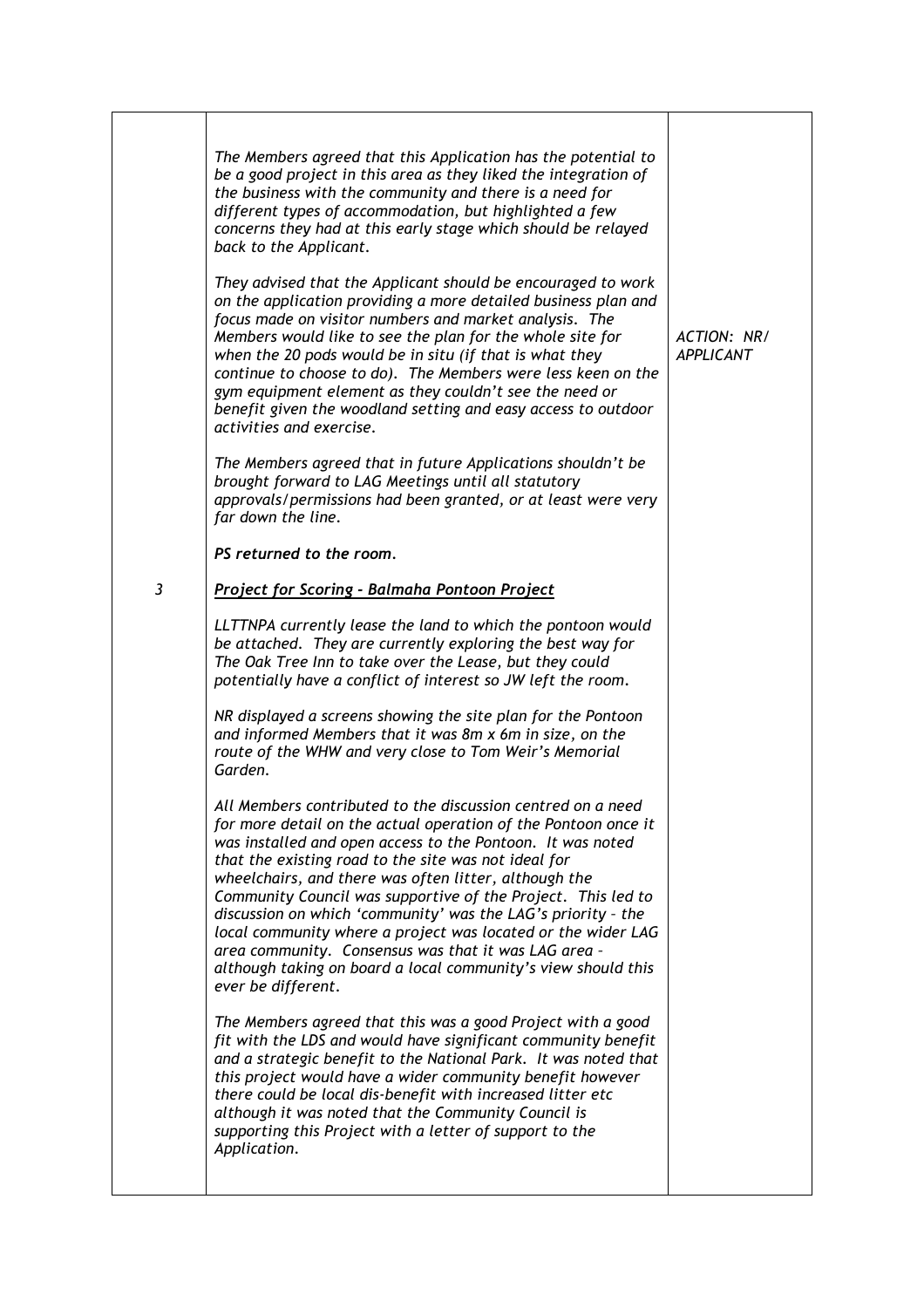| On this basis, the LAG agreed unanimously to approve this<br>Project with the following specific conditions.<br>Provision of a copy of the (minimum) 25 year lease<br>٠<br>Provision of an Operation Management Plan for the<br>٠<br>pontoon<br>Access to the pontoon being for the benefit of the<br>٠<br>public for the lifetime of the pontoon.<br>The path being constructed will be Disability<br>٠<br>Discrimination Act compliant<br>Clear evidence provided that other water access<br>٠<br>solutions were explored prior to deciding to build a<br>new pontoon. | <b>PROJECT</b><br><b>APPROVED WITH</b><br><b>SPECIFIC</b><br><b>CONDITION</b> |
|--------------------------------------------------------------------------------------------------------------------------------------------------------------------------------------------------------------------------------------------------------------------------------------------------------------------------------------------------------------------------------------------------------------------------------------------------------------------------------------------------------------------------------------------------------------------------|-------------------------------------------------------------------------------|
| The LAG suggested it could ask the LLTTNPA to provide a<br>letter which evidences that other water access solutions had<br>been explored but without success.                                                                                                                                                                                                                                                                                                                                                                                                            |                                                                               |
| <b>Back to Scoring</b>                                                                                                                                                                                                                                                                                                                                                                                                                                                                                                                                                   |                                                                               |
| CB asked for clarity for the difference between approving a<br>project with conditions and deferring a project.                                                                                                                                                                                                                                                                                                                                                                                                                                                          |                                                                               |
| AMK explained that approving a project with conditions is<br>saying the LAG likes the project and as long as the Applicant<br>can supply all the information/evidence in the conditions, the<br>project is approved.                                                                                                                                                                                                                                                                                                                                                     |                                                                               |
| If the LAG defers a project, this means that the project has<br>the potential of being approved subject to specific further<br>piece(s) of work is/are carried out and brought back to the<br>LAG for approval.                                                                                                                                                                                                                                                                                                                                                          |                                                                               |
| A deferred Application must be revisited by the LAG for<br>reconsideration/final approval. The Members would be<br>checking that the reason for the deferral had been fully<br>addressed.                                                                                                                                                                                                                                                                                                                                                                                |                                                                               |
| AMK asked the Members whether they wanted to continue to<br>have presentations on projects from the Development Officer,<br>or in a different format.                                                                                                                                                                                                                                                                                                                                                                                                                    |                                                                               |
| The Members discussed this and advised that they would<br>prefer the presentation not to be too long, especially if all the<br>information has been passed to the Members prior to the<br>Meeting. This will be more important when several<br>Applications are being appraised. The Members would like the<br>presentations to focus on comments and visuals and the<br>headlines from the technical assessor and recommendations.                                                                                                                                      |                                                                               |
| The members also advised that visual information is especially<br>good so that the Members can see what the Applicants are<br>wanting from their Project and this could assist with scoring,<br>so would like photos and drawings to be sent out in advance if<br>possible.                                                                                                                                                                                                                                                                                              |                                                                               |
| <b>ME</b> left the Meeting                                                                                                                                                                                                                                                                                                                                                                                                                                                                                                                                               |                                                                               |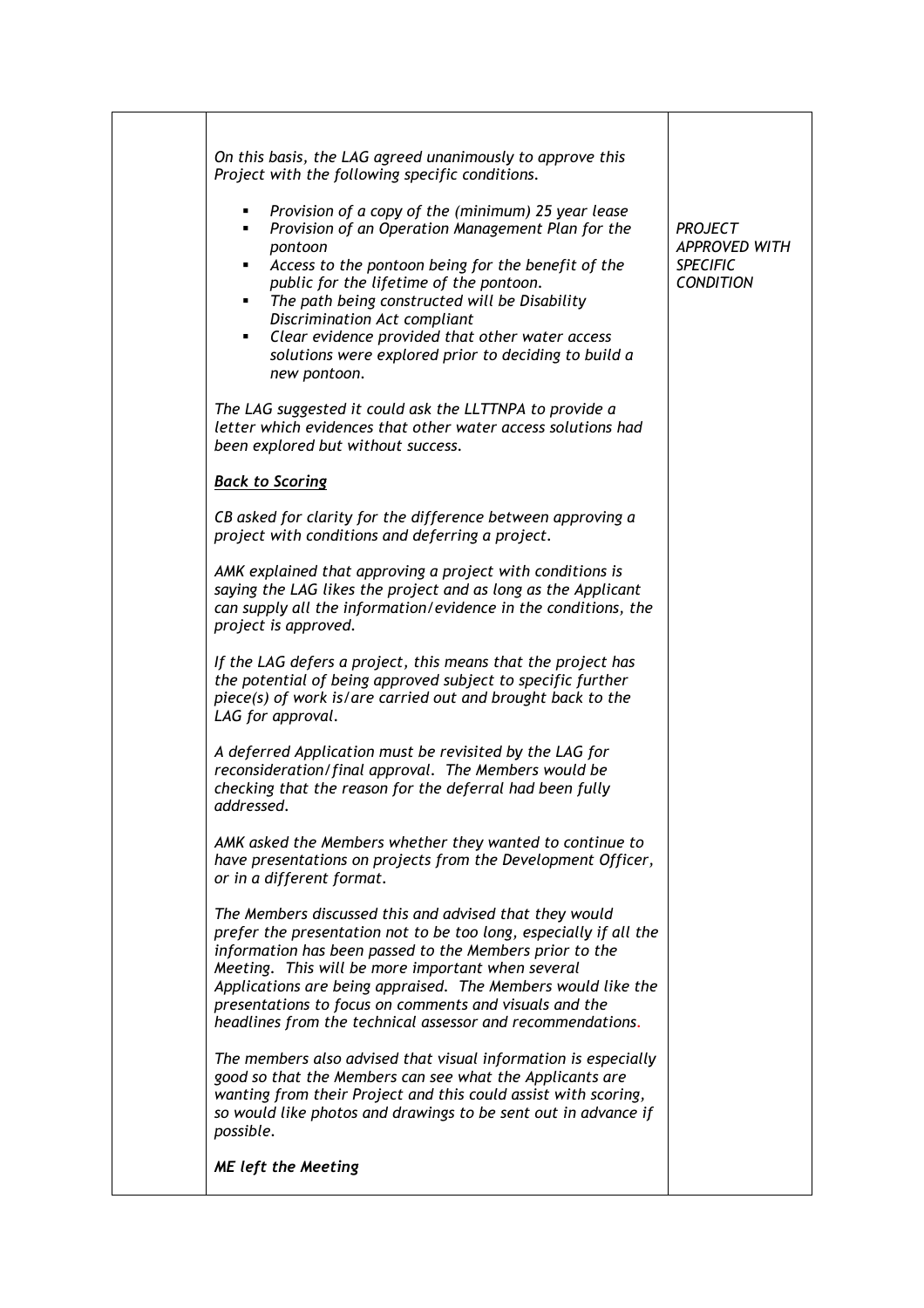| $\overline{4}$ | Decisions and Delegated Authority for Smaller or Time<br><b>Critical Projects</b>                                                                                                                                                                                                                                                                                                                                                                                                                                                                                                                                                                                                                                                |                                                                                                                             |
|----------------|----------------------------------------------------------------------------------------------------------------------------------------------------------------------------------------------------------------------------------------------------------------------------------------------------------------------------------------------------------------------------------------------------------------------------------------------------------------------------------------------------------------------------------------------------------------------------------------------------------------------------------------------------------------------------------------------------------------------------------|-----------------------------------------------------------------------------------------------------------------------------|
|                | Displayed on screen, AMK asked the Members if they would be<br>willing for smaller or time-critical projects to come in<br>between scheduled LAG meetings up to a limit of perhaps<br>£10K LEADER funding. These would be better known as Fast-<br>Track projects. AMK explained that the applications and<br>papers would be sent out from the LEADER Support Team by<br>email (until LARCs is up and running) for the members to score<br>as normal.                                                                                                                                                                                                                                                                           | <b>FAST TRACK</b><br><b>DETAIL APPROVED</b>                                                                                 |
|                | The Members agreed that this would be acceptable to them<br>for this to happen and agreed to set this at £10K per LEADER<br>award to be reviewed at a later date to see whether this is<br>high enough.                                                                                                                                                                                                                                                                                                                                                                                                                                                                                                                          |                                                                                                                             |
|                | AMK went on to ask if Members would be willing to delegate<br>scoring and decision making for applications for events to go<br>to the Strategic Activity Sub-Group, as per the information<br>sent out prior to the LAG meetings, rather than the full LAG.<br>The proposal is for LEADER funds only to be used for<br>marketing and promotional costs and only events which<br>encourage people to stay overnight, to a maximum of £5K of<br>LEADER funding. This could mean some projects being funded<br>under £5k which is less than the minimum amount previously<br>approved by the LAG.                                                                                                                                   | <b>DECISION</b><br><b>PROCESS FOR</b><br><b>EVENT</b><br><b>APPLICATIONS</b><br><b>APPROVED AND</b><br><b>DETAIL AGREED</b> |
|                | The members approved this and for the Strategic Activity Sub-<br>Group to report back to the full LAG on event approvals at<br>subsequent meeting.                                                                                                                                                                                                                                                                                                                                                                                                                                                                                                                                                                               |                                                                                                                             |
| 5              | <b>Feedback from Sub-Groups</b>                                                                                                                                                                                                                                                                                                                                                                                                                                                                                                                                                                                                                                                                                                  |                                                                                                                             |
|                | <b>Communications</b>                                                                                                                                                                                                                                                                                                                                                                                                                                                                                                                                                                                                                                                                                                            |                                                                                                                             |
|                | NR gave Members an update on the Launch which happened on<br>29 January at Callander Youth Project with 80 places booked<br>via Eventbrite although due to adverse weather only 55 people<br>attended. All Councillors, MPs and MSPs from all across the<br>area were invited. The Launch went off successfully with<br>three particularly inspirational presentations from Callander<br>Hydro, Camphill Blairdrummond and Bridgend Hotel. Since 29<br>January, 13 additional EOIs have been received. NR went on<br>to say that the Launch received good press coverage from the<br>four Press Teams and the Scottish Rural Network. PS<br>congratulated the Communications Sub-Group on organising<br>such a successful event. |                                                                                                                             |
|                | NR informed the LAG that the FVL website has now gone live<br>as of yesterday. There will be a Members Only site for the<br>Members to use, however this is not ready to use yet. The<br>Support Team will let Members know when this is ready<br>(www.fvl.org.uk).                                                                                                                                                                                                                                                                                                                                                                                                                                                              |                                                                                                                             |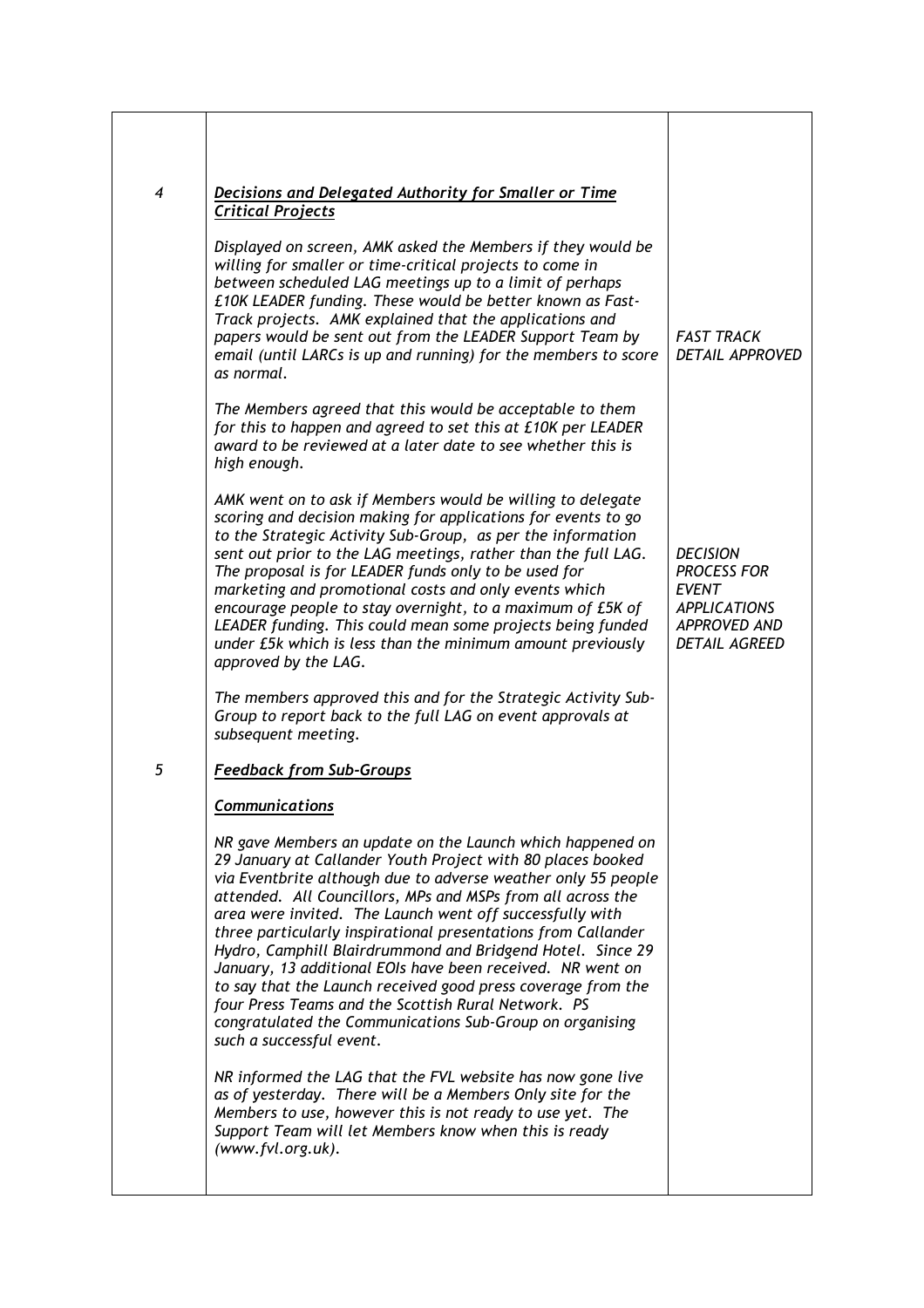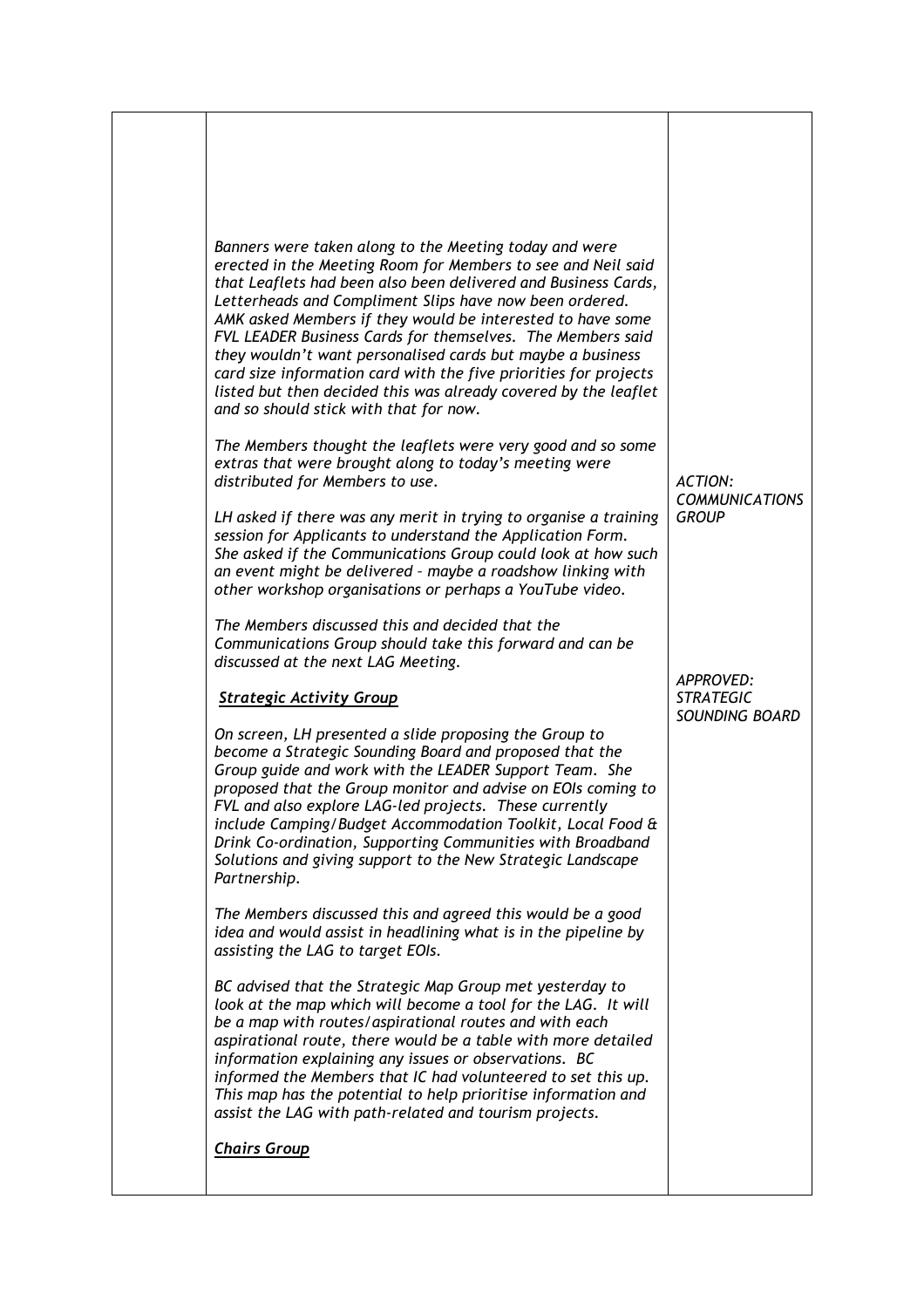|                | PS informed the Members that LH, DJ and himself met with<br>Stuart Carruth, Chief Executive of Stirling Council, and said<br>the meeting went well. Stuart Carruth had been worried that<br>the LAGs priorities were not closely enough aligned to the<br>Council's priorities, but was now reassured.                                                                                                           |                                                                                                        |
|----------------|------------------------------------------------------------------------------------------------------------------------------------------------------------------------------------------------------------------------------------------------------------------------------------------------------------------------------------------------------------------------------------------------------------------|--------------------------------------------------------------------------------------------------------|
|                | PS added that they had worked on the Scoring Matrix prior to<br>it going out to the LAG and also had assisted AMK with<br>recruitment.                                                                                                                                                                                                                                                                           |                                                                                                        |
|                | AMK added the Members that CMcG, DJ and herself were<br>currently interviewing for Sue and Neil's replacements with<br>two interviews held yesterday and three being held tomorrow.<br>Two Development Officers are required, each working three<br>days per week until the end of December when this will be<br>revisited.                                                                                      | <b>ACTION: FARM</b><br><b>DIVERSICATION &amp;</b><br><b>RURAL</b><br><b>ENTERPRISE</b><br><b>GROUP</b> |
|                | Farm Diversification & Enterprise Group - next meeting due                                                                                                                                                                                                                                                                                                                                                       |                                                                                                        |
|                | AMK informed the Members that the Group has not met since<br>the last LAG Meeting in December and it would be good to get<br>a date in diaries. This will be after lambing in May.                                                                                                                                                                                                                               |                                                                                                        |
|                | <b>Finance (Admin) Update</b>                                                                                                                                                                                                                                                                                                                                                                                    |                                                                                                        |
| 6              | AMK had circulated the Financial Update sheet to the<br>Members. She advised that although the Finance Budget runs<br>for the whole of the Programme, she had shown the annual<br>expenditure (January - December) separately to show the<br>Programme is running on track. AMK informed the Members<br>that the only costs incurred in the last four month period<br>(December until March) is for admin costs. |                                                                                                        |
|                | The Members asked what flexibility they had with any cost<br>savings due to the Programme being a late starter. AMK<br>advised that there would be some flexibility and any spare<br>funding would be able to be transferred annually however this<br>would be subject to SG approval.                                                                                                                           |                                                                                                        |
|                | PS said that Finance for the Programme is important to us all<br>and so Members should feel free to ask AMK or himself any<br>questions, anytime.                                                                                                                                                                                                                                                                |                                                                                                        |
|                | Local Area Update                                                                                                                                                                                                                                                                                                                                                                                                |                                                                                                        |
| $\overline{7}$ | PS gave a quick update on Gartmore and Aberfoyle with their<br>previous LEADER projects including the Village Hall, the<br>Village Shop, the Garage in Aberfoyle and the Bike Skills area.<br>Current issues include flooding and broadband. CB added that<br>the Community Partnership is working on some community<br>engagement re forest management and natural flood<br>management.                         |                                                                                                        |
|                | 60 Seconds Feedback from LEADER Conference                                                                                                                                                                                                                                                                                                                                                                       |                                                                                                        |
| 8              | AMK started off by saying that the Rural Network and SG were<br>impressed at the FVL representation and thanked everyone                                                                                                                                                                                                                                                                                         |                                                                                                        |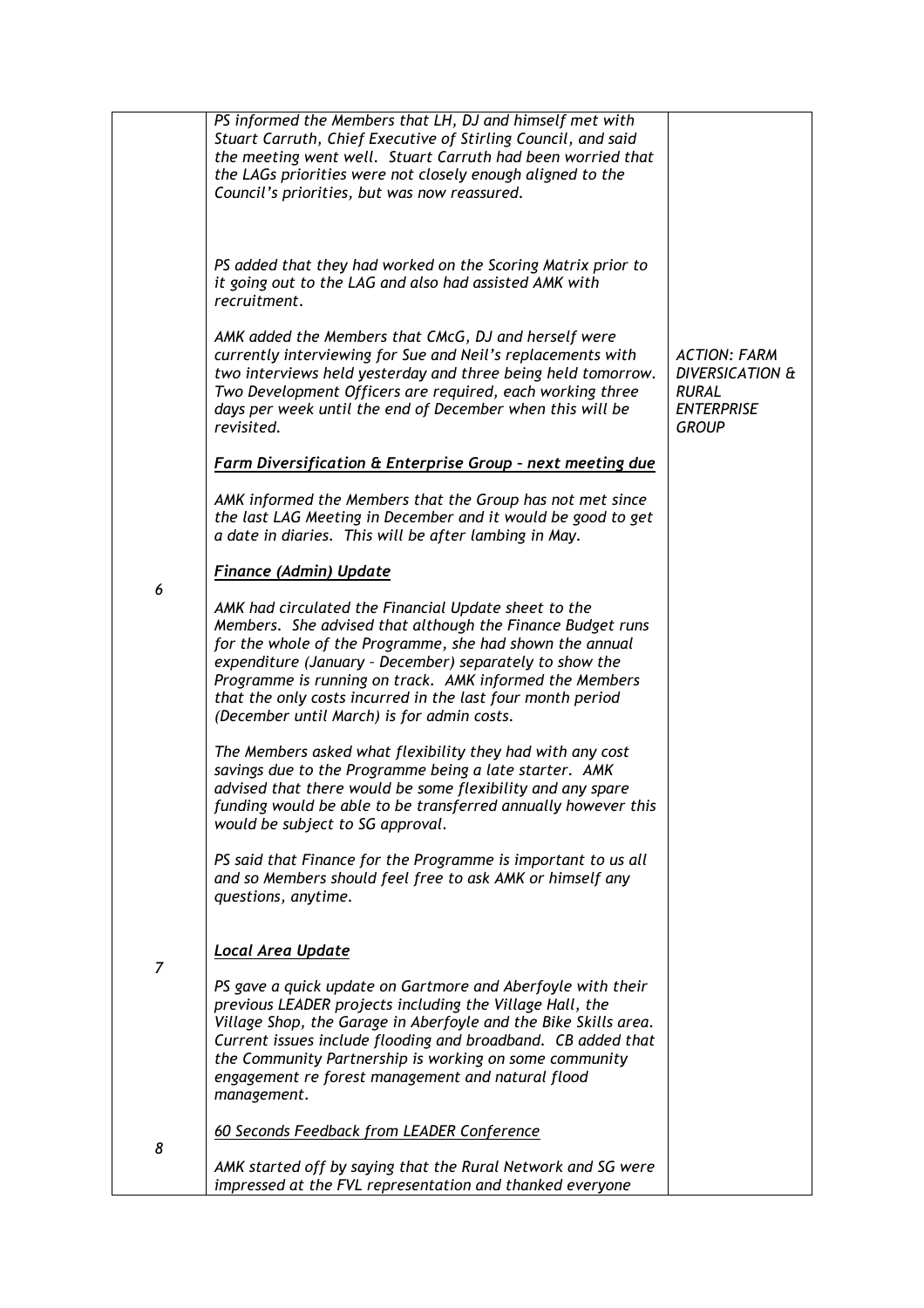|   | involved for attending. PS had given one of the keynote<br>presentations as a LAG Chair, which seemed to go down very<br>well.                                                                                                                                                                                                                                                                                                                                                                          |
|---|---------------------------------------------------------------------------------------------------------------------------------------------------------------------------------------------------------------------------------------------------------------------------------------------------------------------------------------------------------------------------------------------------------------------------------------------------------------------------------------------------------|
|   | LH informed Members that she had run a workshop with AMK<br>on LAG-led projects. She said that in a general sense, she was<br>pleased at how enthused LAGs are for developing their own<br>projects, and surprised that so few have done this themselves.                                                                                                                                                                                                                                               |
|   | TT told Members that he found that there was a better sense<br>of what it is all about by talking to other LAG areas. He also<br>enjoyed the Cooperation Café session on the Saturday as he<br>got a better feel for the types of projects other areas were<br>thinking about.                                                                                                                                                                                                                          |
|   | DJ said that he found the conference very useful with meeting<br>other LAG areas. He also said that the Farm Diversification<br>workshop was excellent, giving a clear picture of the changes<br>that are happening. DJ said however that the civil servants<br>didn't seem to be particularly well informed on Co-operation<br>projects if the Cooperation Workshop was anything to go by.                                                                                                             |
|   | CMcG said that she attended the Enterprise Workshop and<br>Farm Diversification workshop which were very good, and<br>understood there would be more guidelines provided for<br>supporting businesses. FVL of course, has had experience of<br>this with having dealt with Sustainable Tourism projects from<br>businesses in the last Programme, which was referred to in the<br>workshop. She also enjoyed the project visit to a historic site<br>in a poor state which LEADER helped in Cairngorms. |
|   | JK said that as a new LAG member herself, she was slightly<br>overwhelmed at the Conference where every LAG is doing<br>something different. She would have liked more time for<br>workshops and to have been able to go to more of them as she<br>found these to be beneficial.                                                                                                                                                                                                                        |
|   | BC told the LAG that she enjoyed the Conference and used the<br>Strategic Mapping idea as a possible co-operation project for<br>the future at the Co-Operation Café session that TT had<br>mentioned. She particularly liked the way it brought<br>completely new players who may have an opposing perspective<br>and forced you to think from a different viewpoint.                                                                                                                                  |
| 9 | <b>ACOB</b>                                                                                                                                                                                                                                                                                                                                                                                                                                                                                             |
|   | AMK informed the Members that the film of the event can be<br>found on the Rural Network website and apologised for the<br>sound not working properly at the beginning of the meeting.                                                                                                                                                                                                                                                                                                                  |
|   | PS introduced JK to the other Members explaining that she<br>was replacing Frank Beattie from Scottish Enterprise. PS<br>apologised for not introducing her at the beginning of the<br>meeting.                                                                                                                                                                                                                                                                                                         |
|   | And finally, as this was NR's final LAG meeting with FVL, PS<br>thanked NR on everyone's behalf for the work that has been                                                                                                                                                                                                                                                                                                                                                                              |